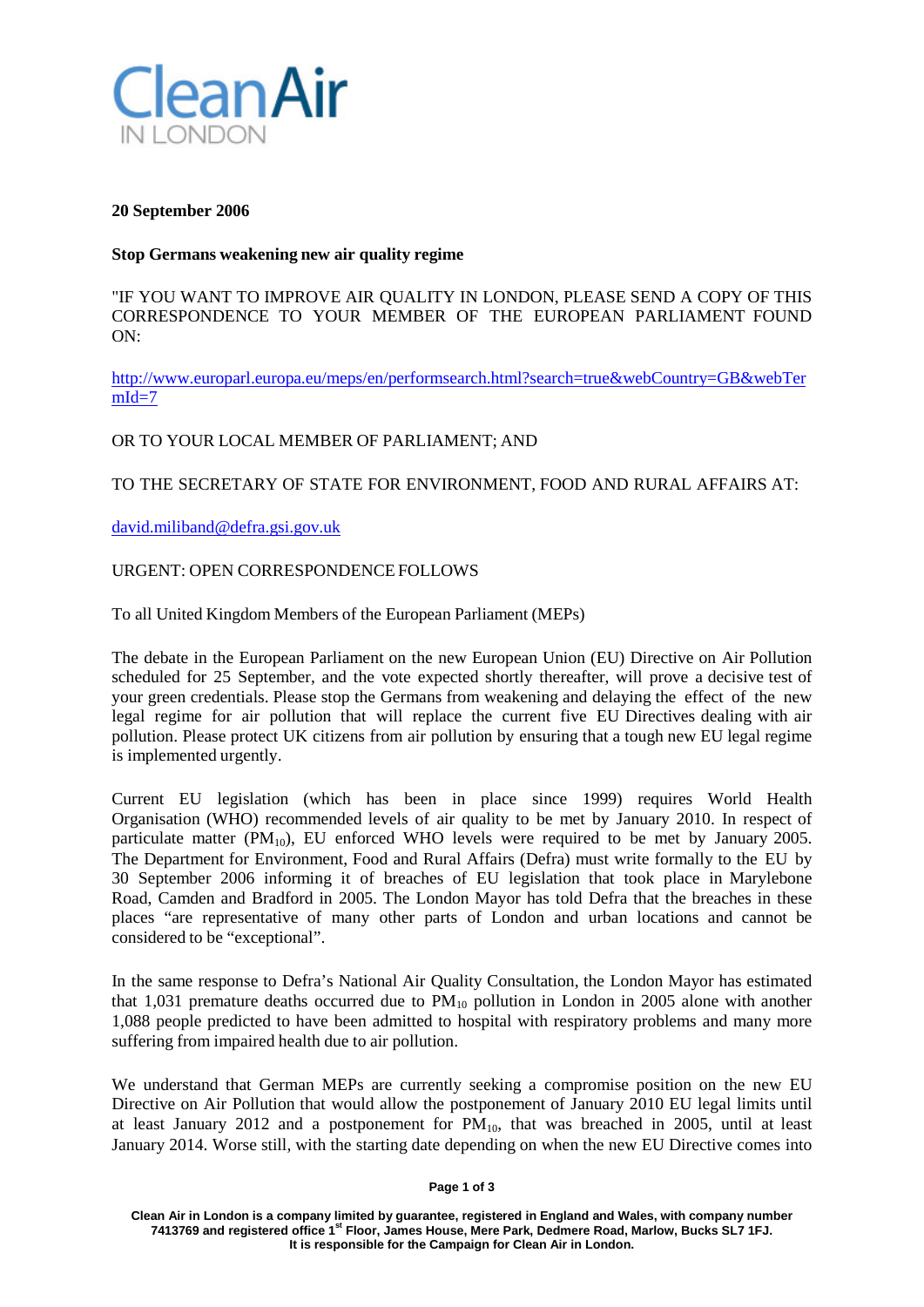

force and no backstop dates, it might never come into force. Incredibly, the MEPs' compromise position is weaker than: the "no postponements" wanted by Commissioner Dimas of the Environment Directorate General and amenity societies representing virtually all of Central London; and the position being taken, behind the scenes, by the Council of Ministers that wants "three year postponements". As the traditional final defender of citizen's rights, we expect MEPs to take the toughest line, not the weakest, when it comes to protecting the lives of citizens. Please support Commissioner Dimas urgently.

The most likely cause of Germany's stance is "fear" and "weakness" arising from the European Court of Justice's ruling that claimants in Germany were prevented WRONGLY by the German Administrative Courts from enforcing the limit values for fine dust particles in Germany. Please do not think therefore that it is acceptable to "trade-off" the timetable for meeting  $PM_{10}$  legal limits, or to concede any delay in meeting the existing 2010 deadline for nitrogen dioxide, with the introduction of a new regime for fine particulate matter  $(PM<sub>2.5</sub>)$ : this is not a subject for weakness, "trade-offs" or compromise.

The Knightsbridge Association is seeking a package of 12 commitments to protect those who live in, work in or visit Central London from the effects of air pollution (please use the link below to find a summary of the package). Most importantly, we want equal environmental rights for all to be enshrined explicitly in the new EU Directive and no postponements from the meeting of current EU legal limits and timetables. In respect of  $PM_{10}$  we expect to see a robust regime that will deliver early compliance with WHO recommended levels of air quality. Leading London politicians, Darren Johnson AM of the Green Party and Angie Bray AM and Mark Field MP of the Conservative Party are urging action in support of The Knightsbridge Association's position. Their statements are available on the attached link:

[http://cleanairinlondon.org/legal/london-meps-reject-air-quality-postponements/](http://cleanair.webdev5.co.uk/legal/london-meps-reject-air-quality-postponements/)

The new EU Directive on Air Pollution represents a simple and clear test for all political parties of their green credentials and their willingness to take responsibility and the tough decisions necessary for the protection of Europe's citizens. Please stop Germany from weakening and delaying the effect of the new legal regime for air pollution. We need urgently a new EU Directive on Air Pollution but it must be one that substantially tightens the existing regime not weakens it or delays the meeting of WHO levels of air quality.

Please circulate this correspondence widely and urgently amongst MEPs across the EU and encourage people to look at our campaign website "Free access to clean air of acceptable quality in Central London":

<http://cleanairinlondon.org/>

Yours sincerely

Simon Birkett Chairman Transport and Environment Committee The Knightsbridge Association

**Page 2 of 3**

**Clean Air in London is a company limited by guarantee, registered in England and Wales, with company number 7413769 and registered office 1st Floor, James House, Mere Park, Dedmere Road, Marlow, Bucks SL7 1FJ. It is responsible for the Campaign for Clean Air in London.**